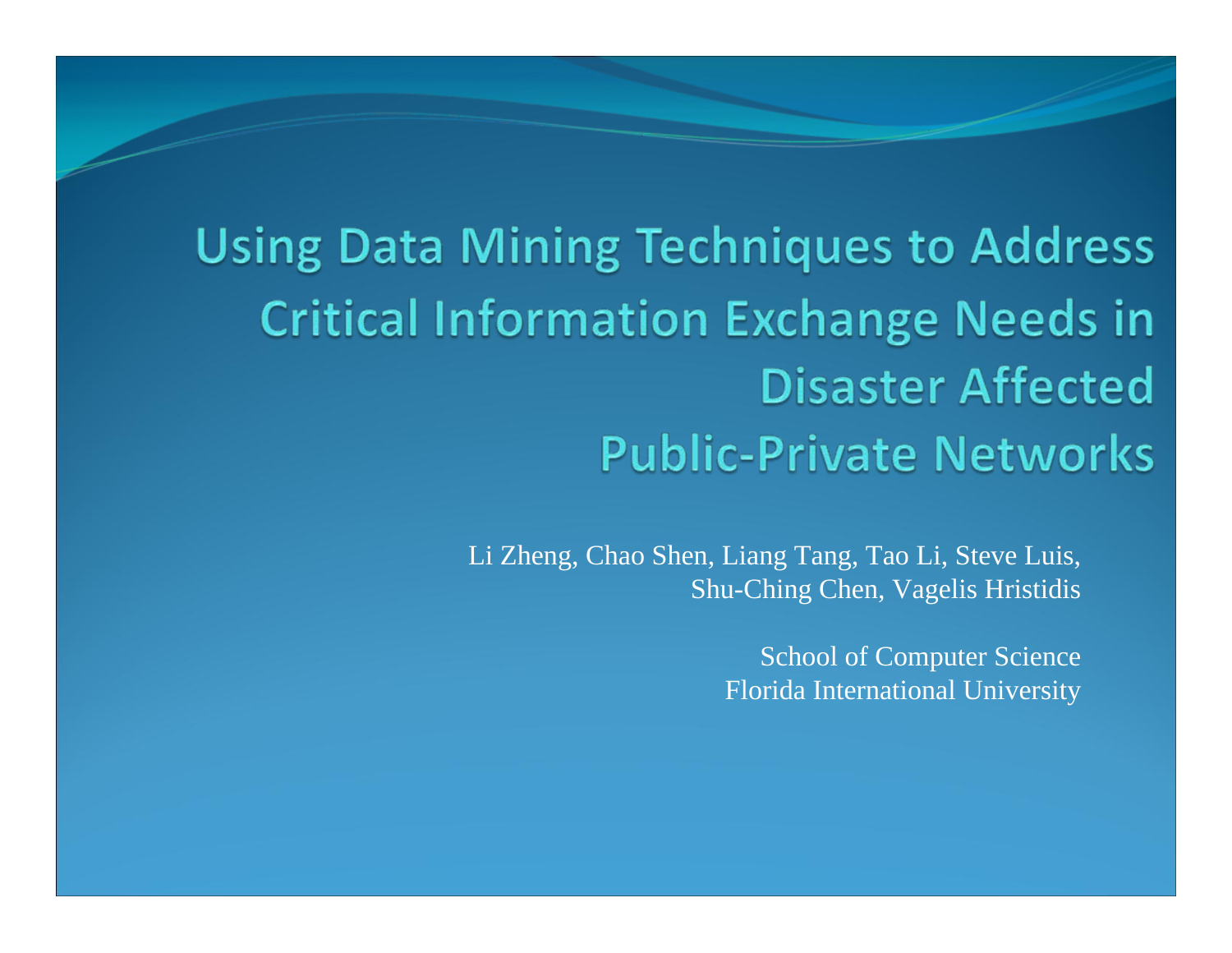# Motivation: Hurricane **Scenario**

- Studies show that ~40% of companies *failed within 36 months* when they were closed for 3 or more days as a result of a hurricane.
	- Communication network
		- Information exchanging
	- Provide high-quality recovery info
		- Dynamic, summarized
	- Facilitate collaboration
		- Personalized, community-based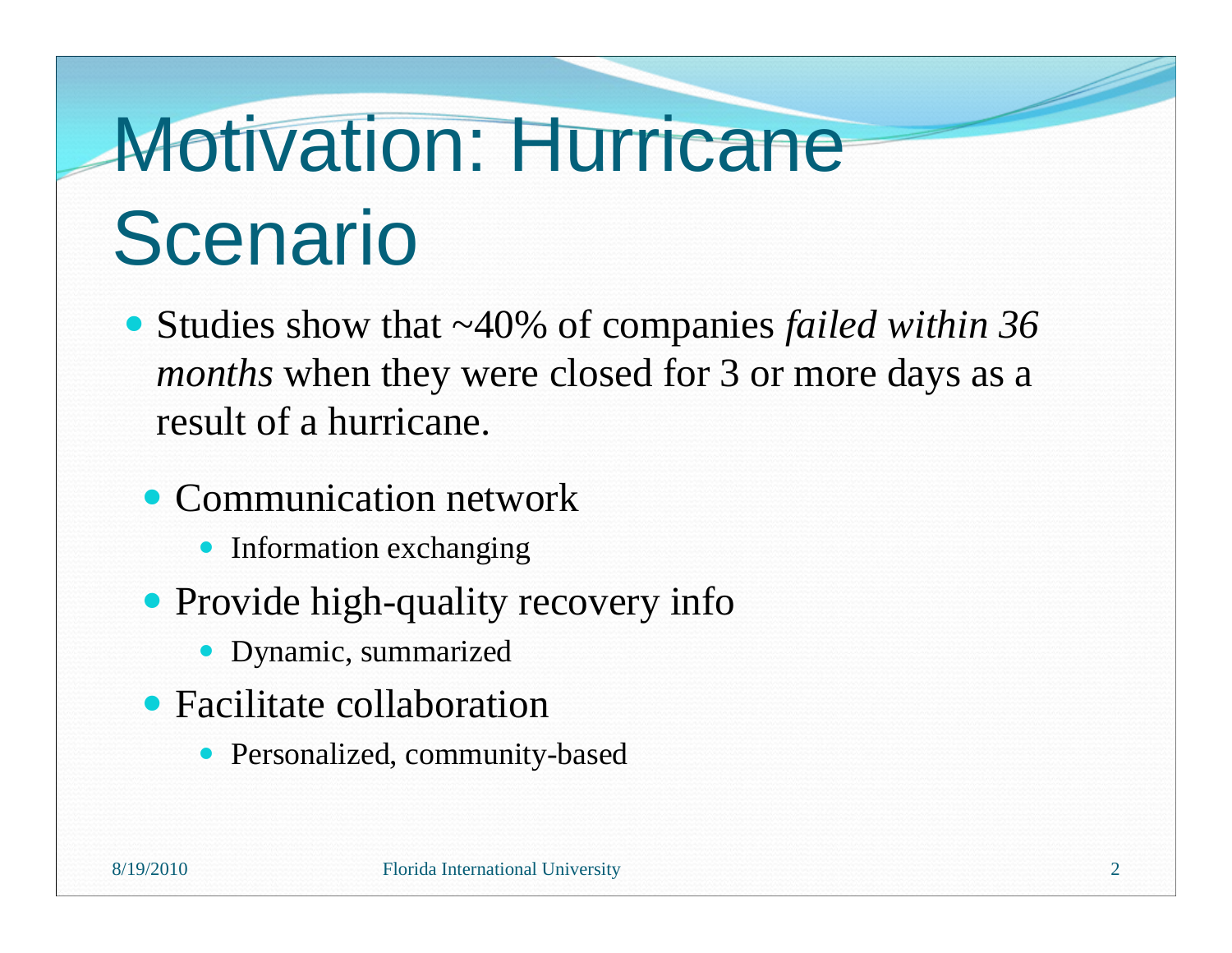### The BCiN System

- A platform of information sharing, integration, extraction, and processing
- A data mining solution for disaster management and recovery
	- process and analyze the data from diverse and heterogeneous information sources with different formats
- An integration of advanced techniques
	- Natural Language Processing, Database, Data Mining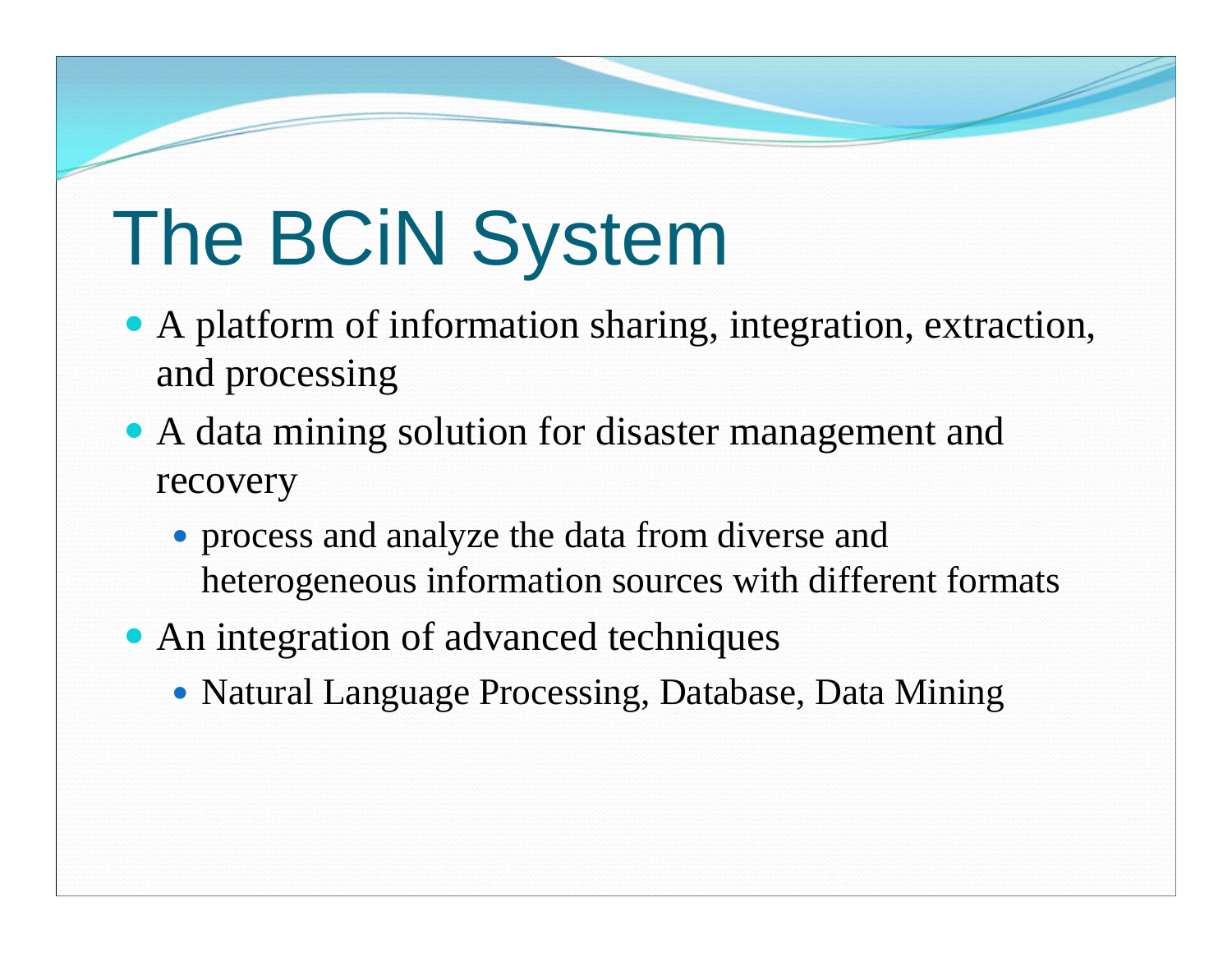### **System Overview**



Summarized reports Reports submit/

File upload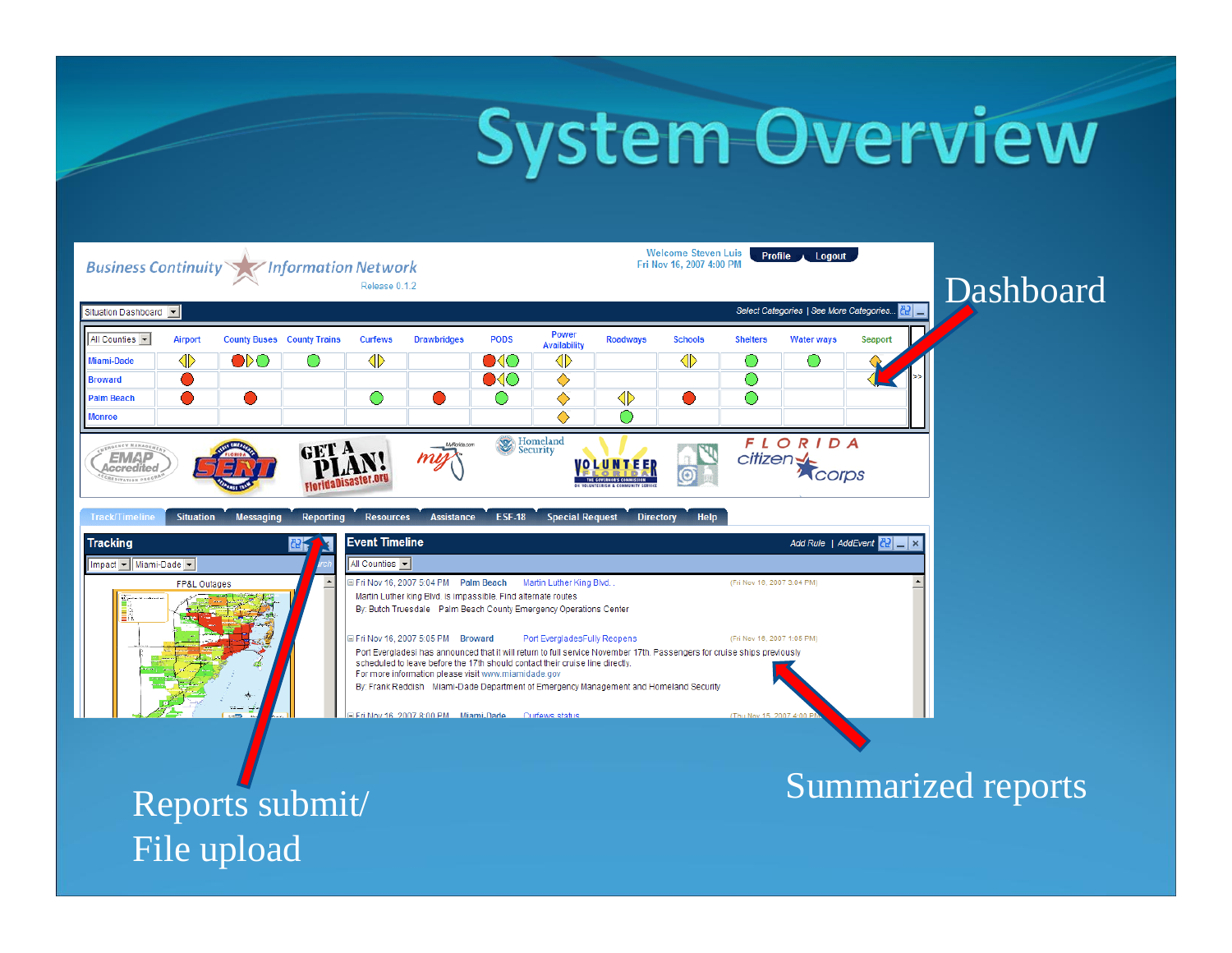### **Challenges**

*How can the system quickly capture the status report information?*

- *Information Extraction*
- *How can the system effectively understand the situation from a large collection of reports?*
	- *Multi-document Summarization*
- *How can we automatically capture users' interests and effectively deliver the relevant information to the users?*
	- *Dynamic dashboard*
- *How can we take advantage of the community information for disaster recovery?*
	- *Community generation*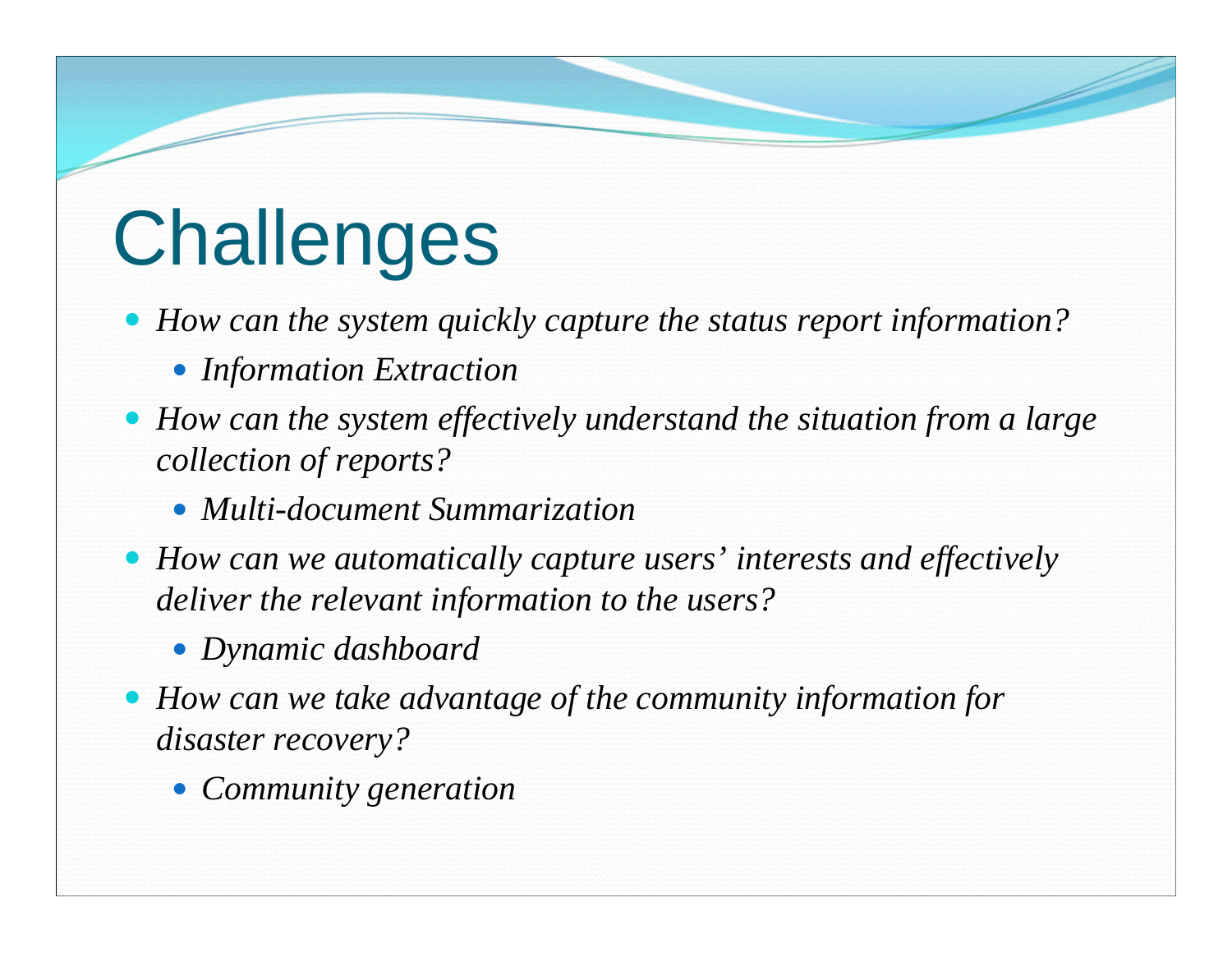### Framework



- Solutions
	- $\bullet$ Information extraction
	- $\bullet$ Content recommendation
	- Reports summarization
	- Community generation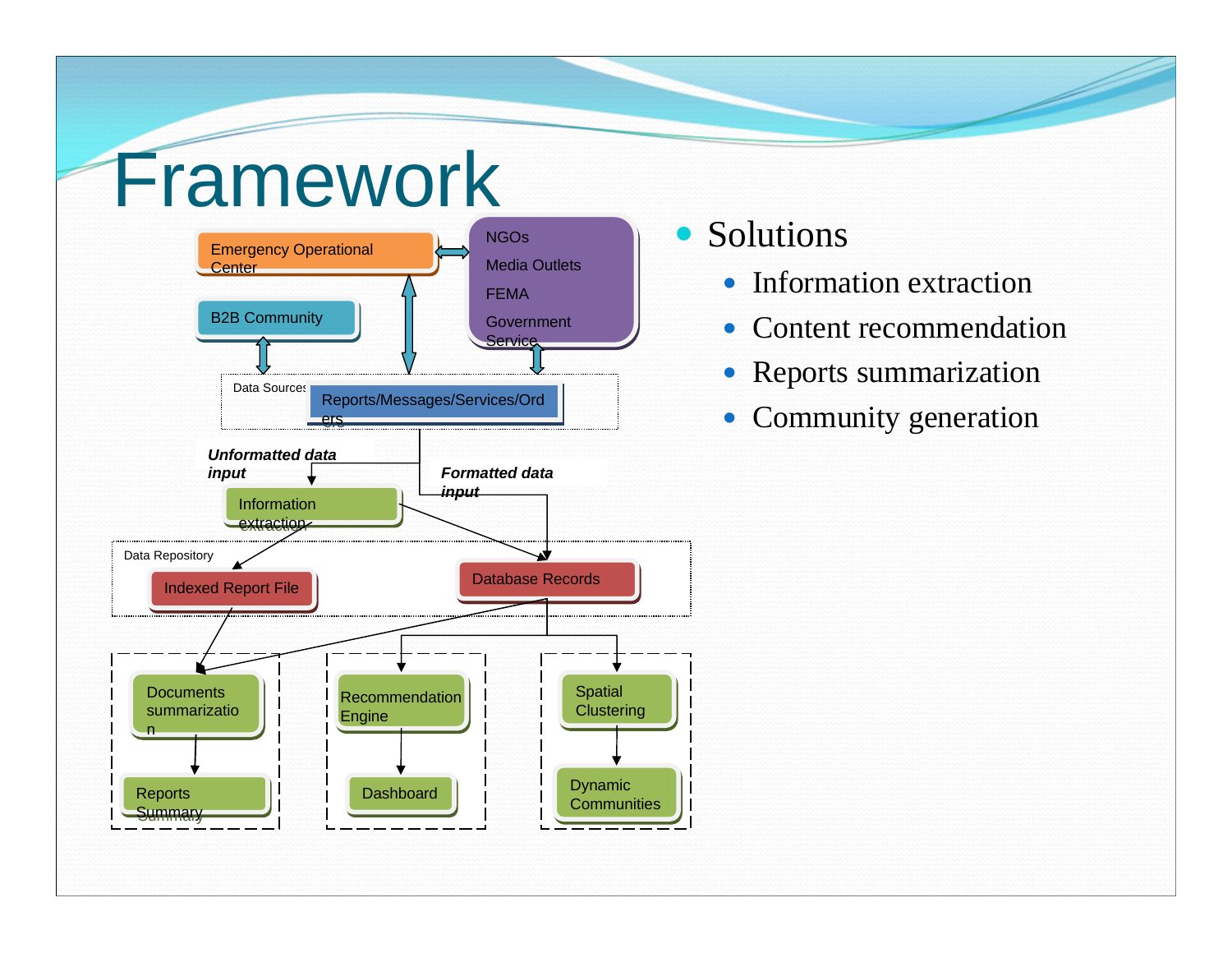### Information Extraction

- Massive sources at granularities, redundancy
- Different varieties: structured and unstructured

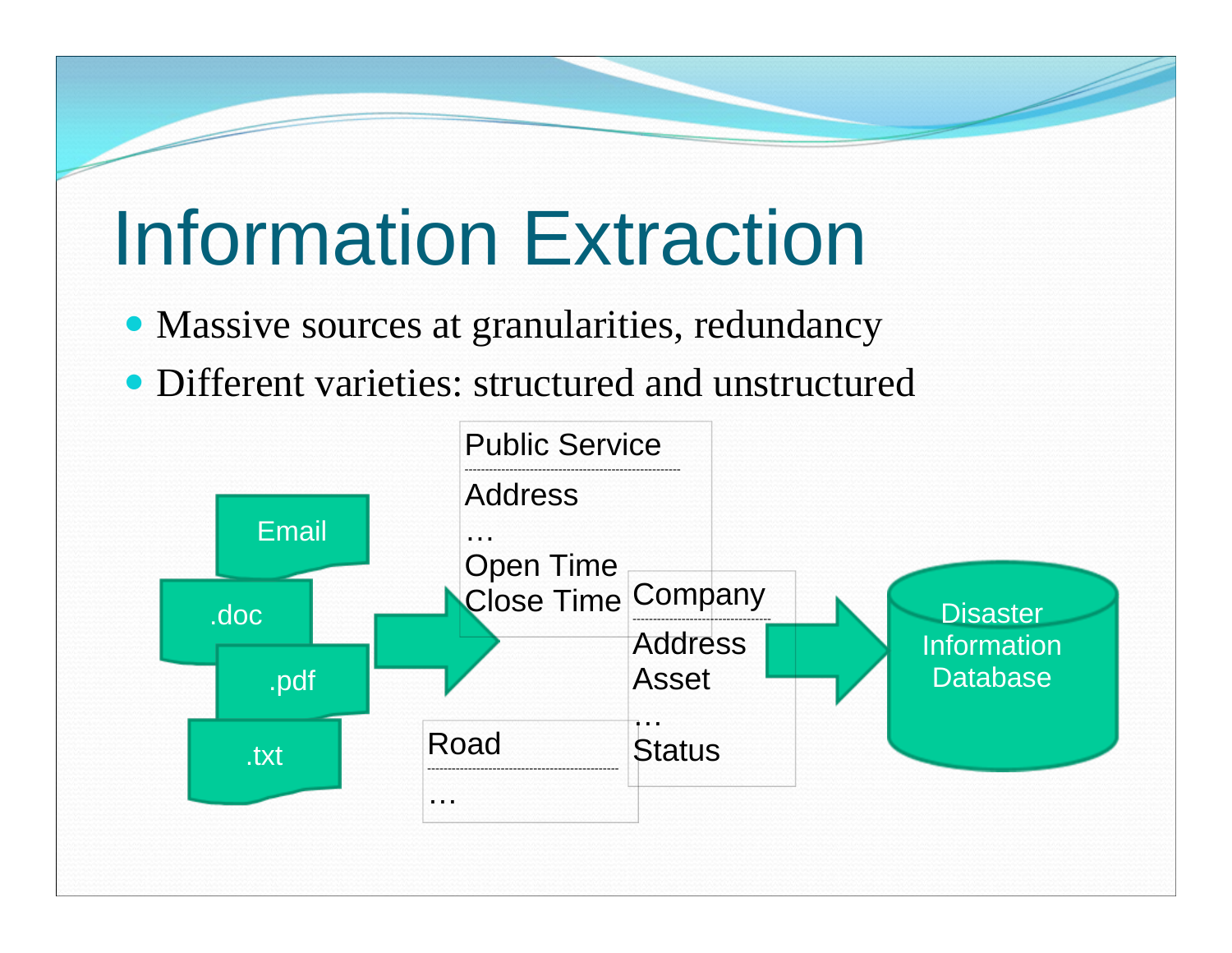### Information extraction

Time: October 21, 2005 12:30 p.m.

Miami-Dade Emergency Operations Center is currently activated at a level II and officials and emergency managers are carefully monitoring Hurricane Wilma.

Residents are urged to finalize their personal hurricane preparations.

On Monday, October 24, Miami-Dade County offices, public schools, and courts will be closed.

Currently, transit bus and rail service continues, including Metrobus, Metrorail and Metromover.

Miami International Airport is open. However, if you have travel plans please check with your airline for flight information.

Tomorrow afternoon, the American Red Cross will open hurricane evacuation centers for residents who do not feel safe in their homes or live in low-lying areas.

- Information extraction
	- What was/is/will be the status of Facilities/Services/… at the time of…?
		- Unstructured and multisource inputs.
		- Triple <Entity, Time, Status>.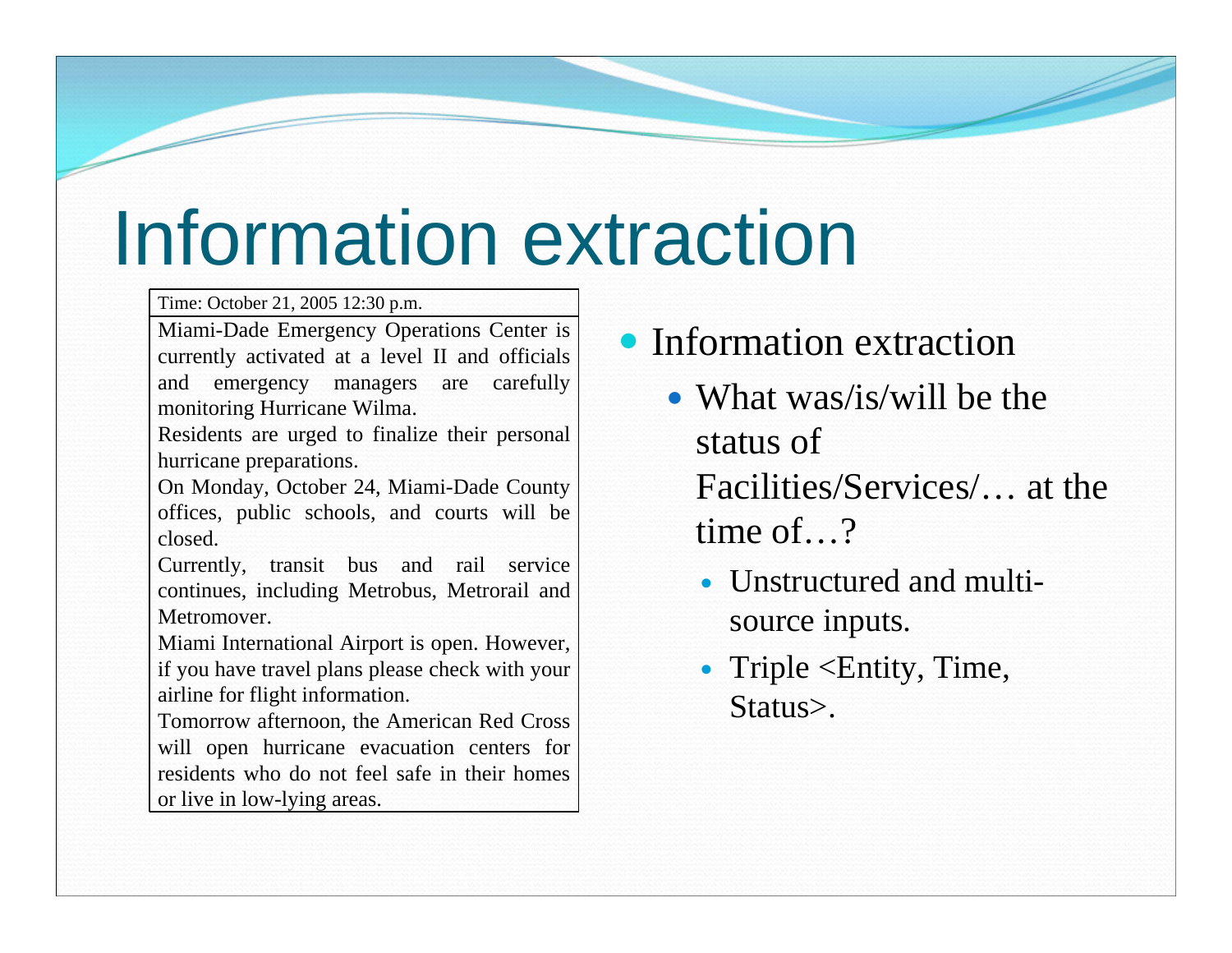### Information extraction

Miami-Dade Emergency Operations Center is currently activated at a level II and officials and emergency managers are carefully monitoring Hurricane Wilma.

Residents are urged to finalize their personal hurricane preparations.

On <T>Monday, October 24</T>, <E>Miami-Dade County offices </E>, <E>public schools $\langle E \rangle$ , and  $\langle E \rangle$  courts $\langle E \rangle$  will be closed.  $\langle$ T>Currently $\langle$ T>,  $\langle$ E>transit bus $\langle$ E> and <E>rail service</E> continues, including <E>Metrobus</E>, <E>Metrorail</E> and <E>Metromover</E>.

<E>Miami International Airport</E> is open. However, if you have travel plans please check with your airline for flight information.

<T>Tomorrow afternoon</T>, the American Red Cross will open <E>hurricane evacuation centers</E> for residents who do not feel safe in their homes or live in low-lying areas.

#### **• Entity Extraction**

- Sentence segmentation
- POS tagging
- Linear chain conditional random field
- "BIO" annotation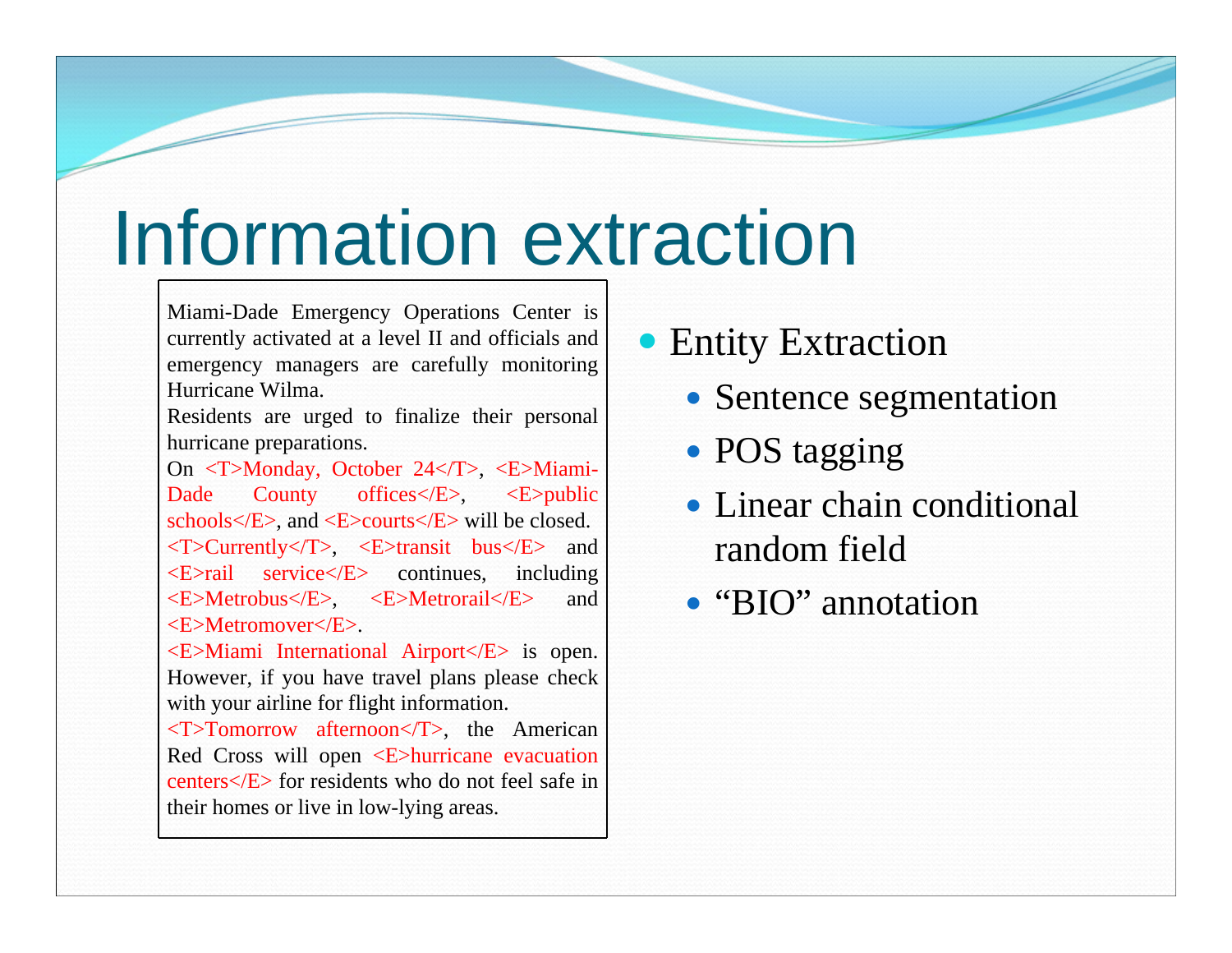### Information extraction

| Service            | Time                            | <b>Status</b> |  |
|--------------------|---------------------------------|---------------|--|
| Miami-Dade         | October 24, 2005                | close         |  |
| County offices     |                                 |               |  |
| public schools     | October 24, 2005                | close         |  |
| courts             | October 24, 2005                | close         |  |
| transit bus        | October 22, 2005<br>$6:30$ p.m. | open          |  |
| Rail service       | October 22, 2005<br>$6:30$ p.m. | open          |  |
|                    |                                 |               |  |
| Miami              | October 22, 2005                | open          |  |
| International      | $6:30$ p.m.                     |               |  |
| Airport            |                                 |               |  |
| hurricane          | October 23, 2005                | open          |  |
| evacuation centers | afternoon                       |               |  |

- Relation Extraction
	- (Entity, Time) categorization
		- { No relation, open, close, unclear }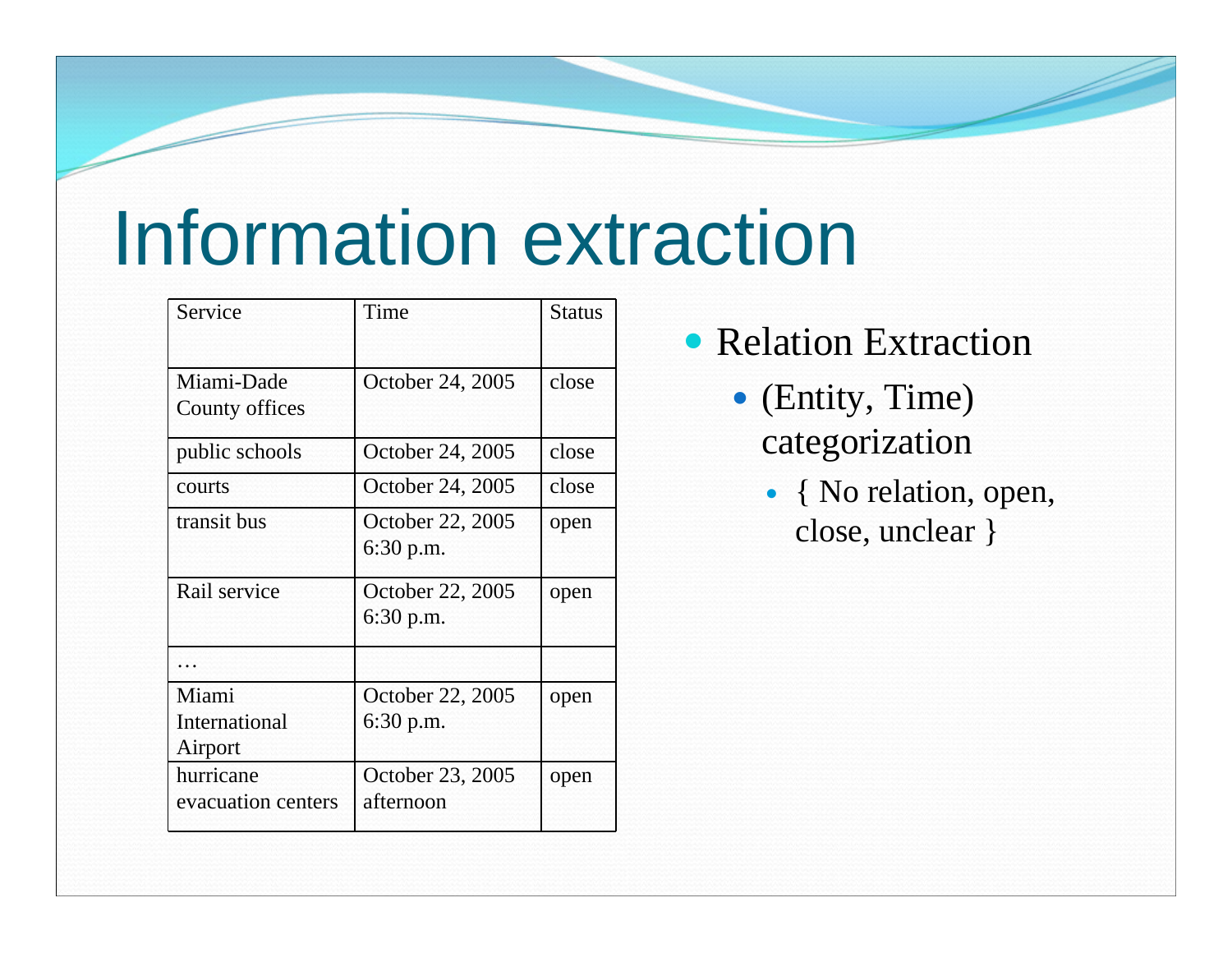### Content recommendation

#### • Content recommendation

- Dynamic dashboard
	- Personalized
	- Snapshot
- Issues to handle
	- Redundancy
	-

#### **The data sources for different dashboard**

| <i>iversitions</i><br>• Rank on relevance | <b>Dashboard</b> | EOC<br><b>Reports</b> | <b>Company</b><br><b>Reports</b> | <b>News</b>                | <b>Company</b><br>Messaging |
|-------------------------------------------|------------------|-----------------------|----------------------------------|----------------------------|-----------------------------|
|                                           | Situation        |                       |                                  |                            |                             |
|                                           | Threat           | $\sim$                |                                  |                            |                             |
|                                           | Event            | $\sim$                | $\sim$                           | $\boldsymbol{\mathcal{A}}$ | $\sim$                      |
|                                           | Company          |                       | $\sim$                           |                            | $\mathcal{N}$               |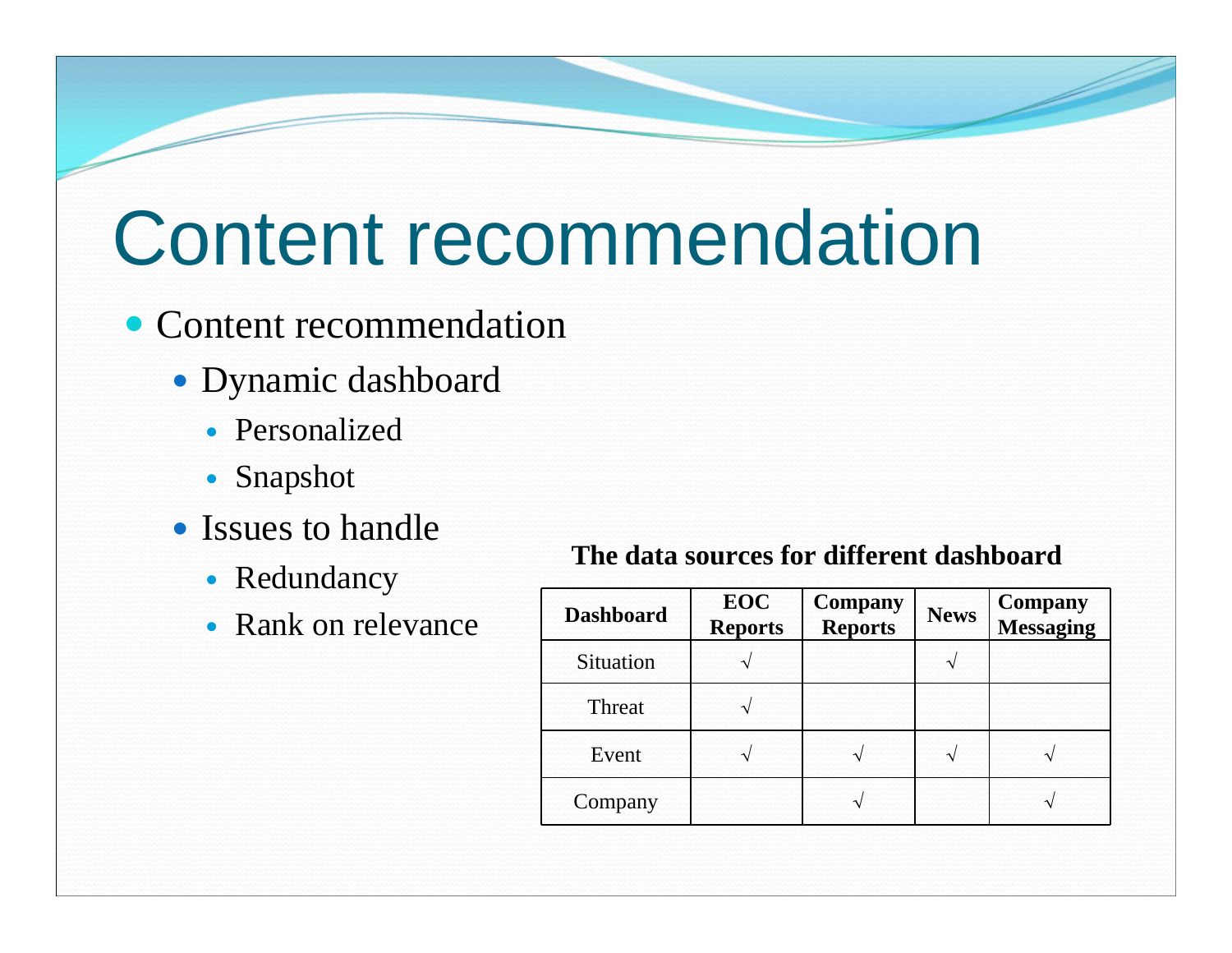### Content recommendation

#### • Content Recommendation Engine

- Content ranking
	- Modeling user preference
		- I(u): set of information submitted by user
		- J(u): set of information viewed by user
	- Scoring the importance

$$
f_u = \alpha \frac{\sum_{u \in I(u)} t(u)}{|\sum_{u \in I(u)} t(u)|} + (1 - \alpha) \frac{\sum_{u \in J(u)} t(u)}{|\sum_{u \in J(u)} t(u)|}
$$

$$
score(d_i) = \text{sim}(f_u, t(d_i)) \cdot pr(d_i)
$$

 $*$ t(u) - tf-idf of document submitted by u. \*pr(d) – the priority of d.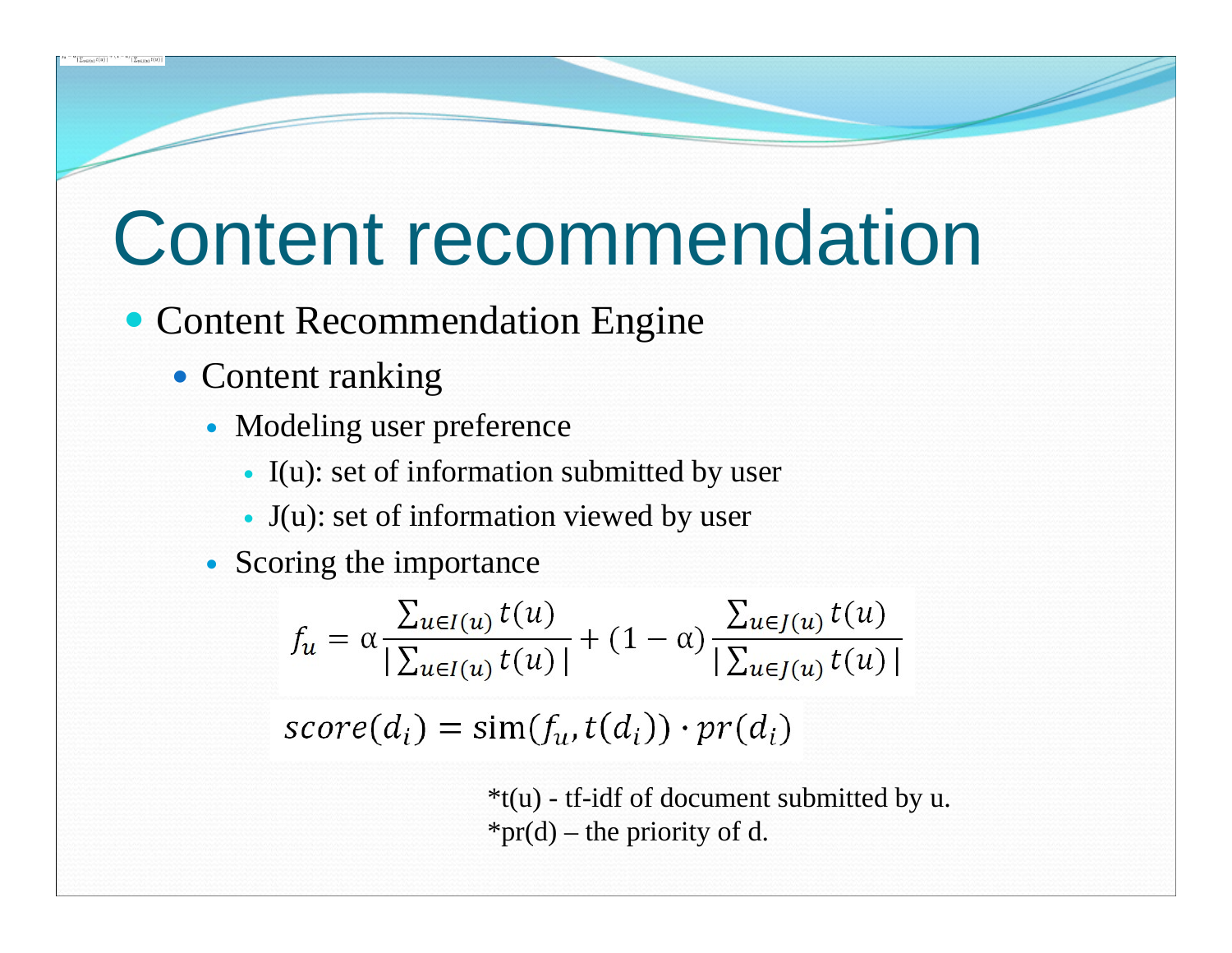### Reports summarization

- Reports summarization
	- Multiple reports
	- Unstructured/Structured information
		- Sentences: raw, entity/relation identified
	- Time sensitive
		- Documents: within 48 hrs. and beyond 48 hrs.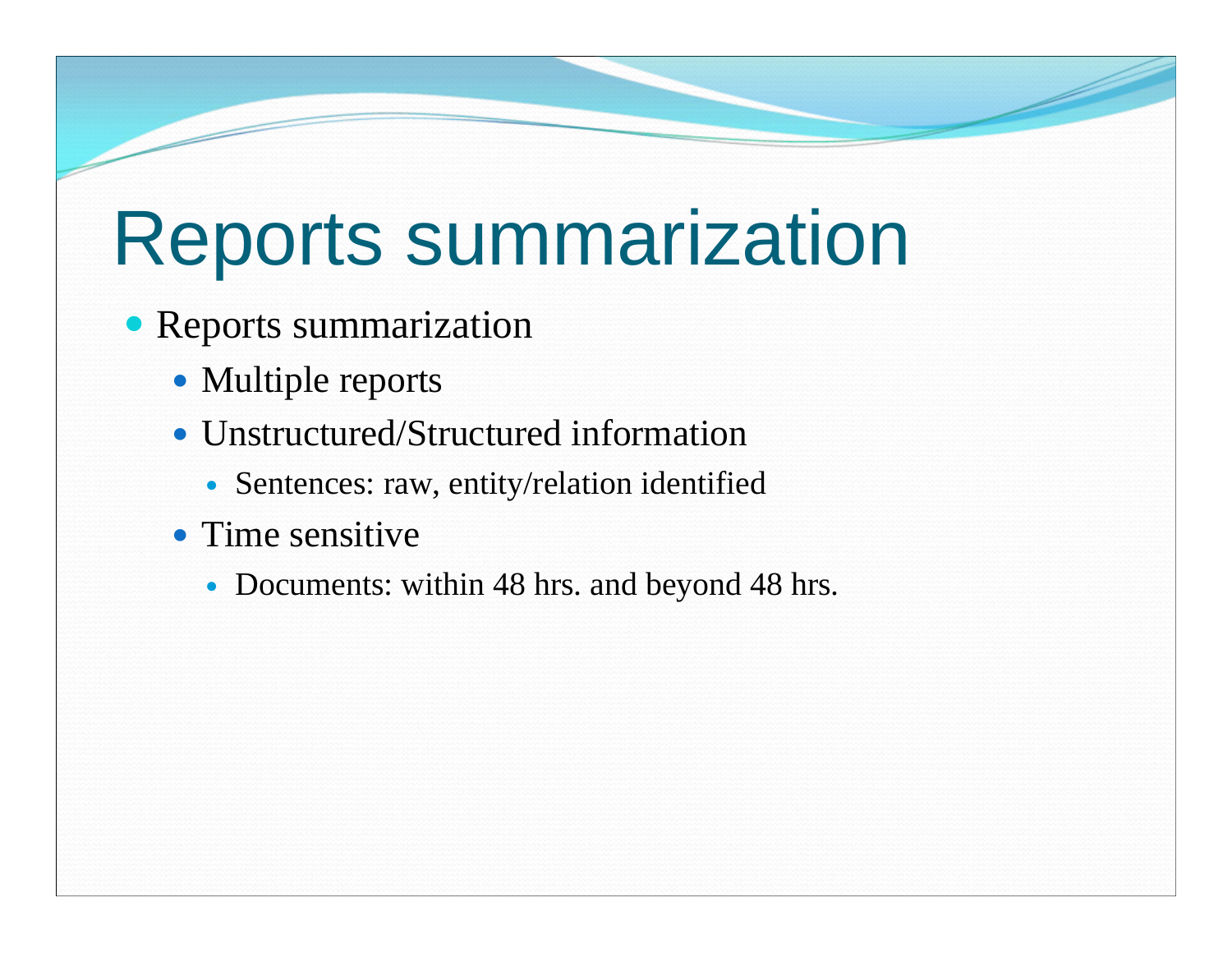### Reports summarization

#### Reports summarization

Summarize recent unstructured reports

$$
\max_{s_j \in S - V_{k-1}} [I(s_j, l) - \frac{1}{k-1} \sum_{s_i \in V_{k-1}} I(s_j, s_i)],
$$

• Summarize recent structured reports

$$
\max_{e \in E - E_{k-1}} [I(e_j, l) - \frac{1}{k-1} \sum_{e_i \in E_{k-1}} I(e_j, e_i)],
$$

 Most recent sentence associated with entity information will be picked.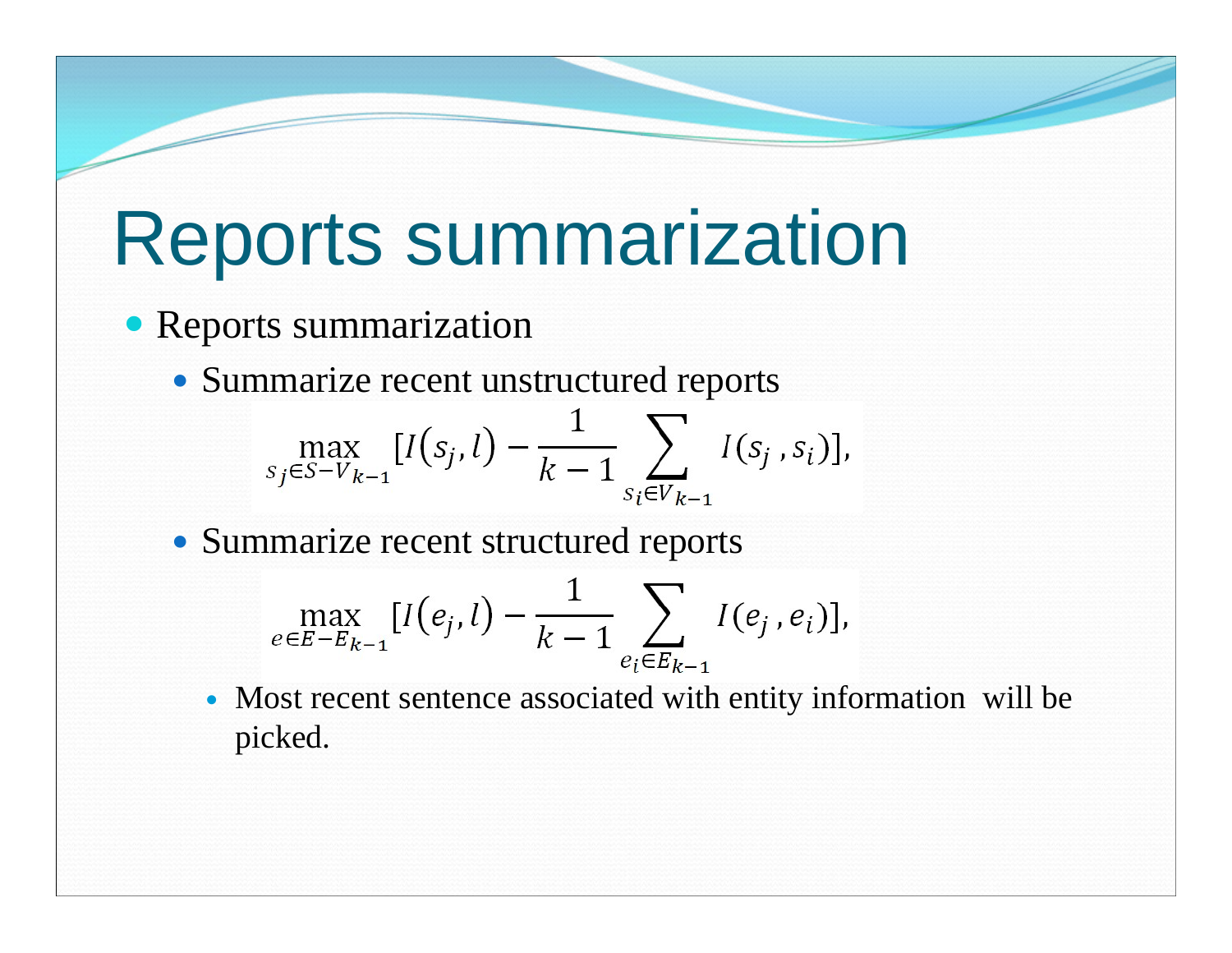### Reports summarization

**miami international airport is open.** 

**homestead general airport is open from sunrise to sunset. homestead airport remains closed.** 

**tamiami and opa locka airports are open and operational.** 

**tamiami airport is open and operational.**

- Query: Airport
	- 151 documents
	- October 19, 2005 4:30 p.m. November 4, 2005 11:30 a.m.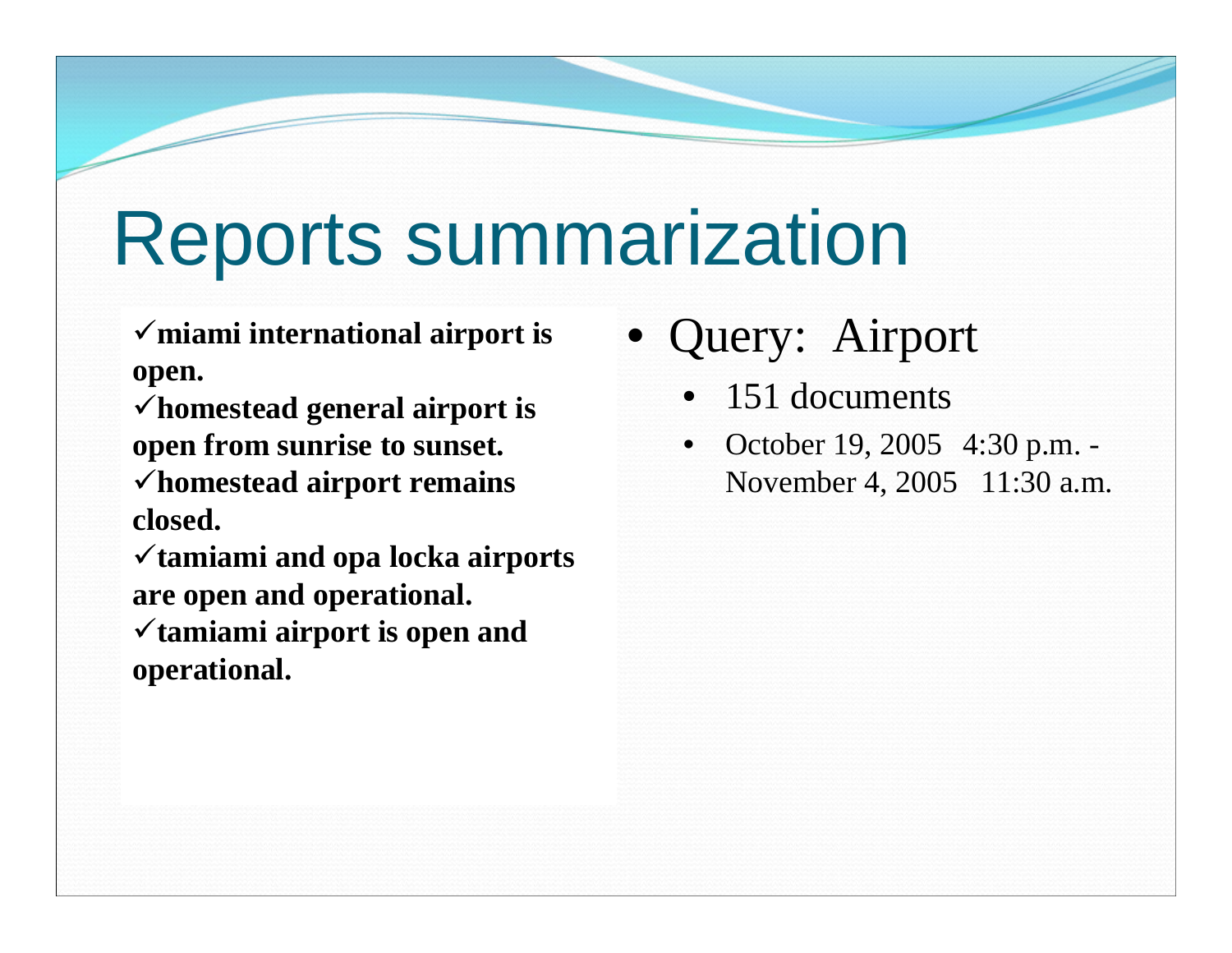## Community generation

### • Community

- Spatial information is associated with every entity
- Geographical region
	- Similar damage situation
	- Similar recovery status/interests
- Dynamic community
	- Business relation
	- Status: open/close
	- Region divisions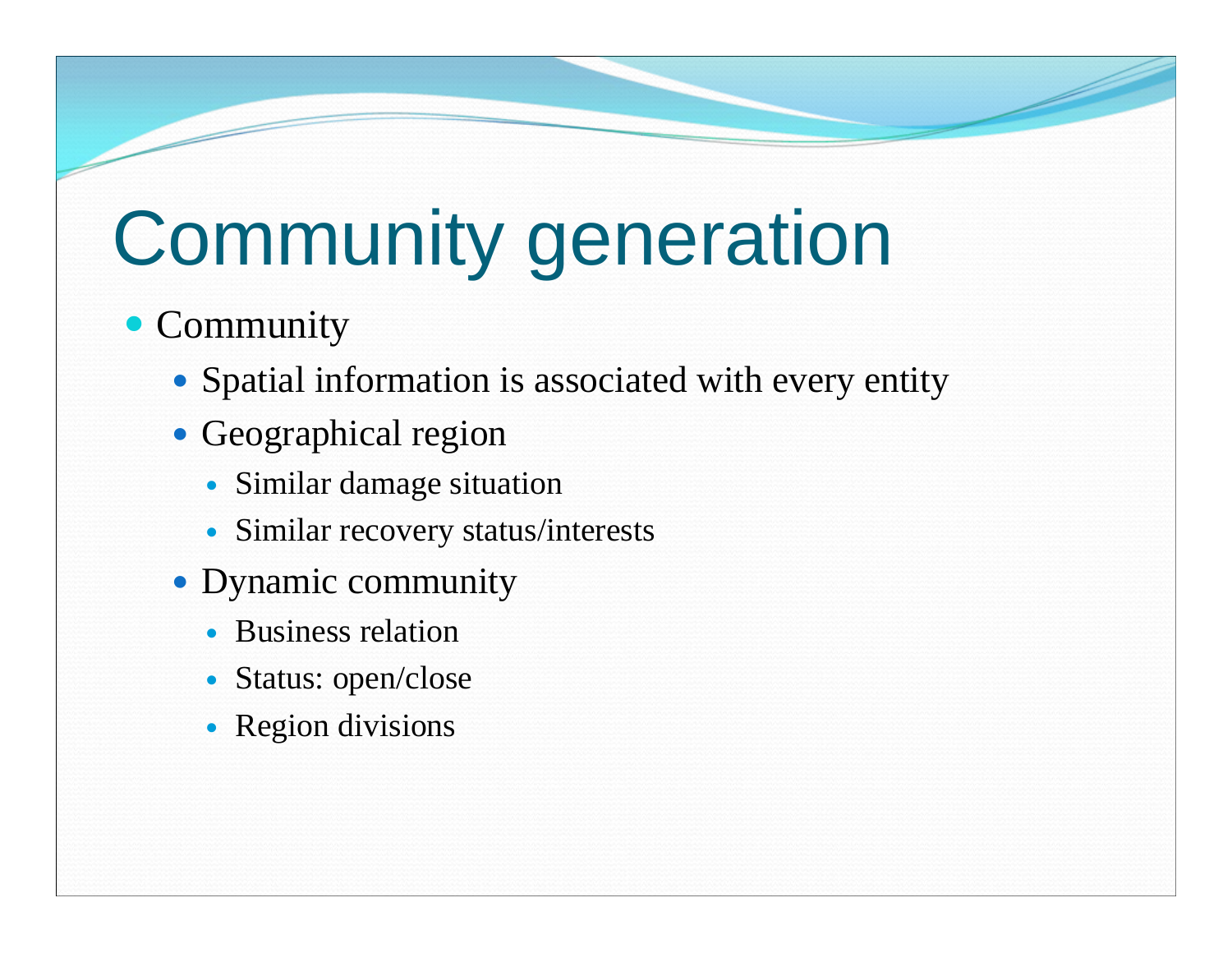### Community generation

- Constraints
	- Obstacles:
		- Road forbidden
		- Curfew area
	- Facilitators
		- Open expressway



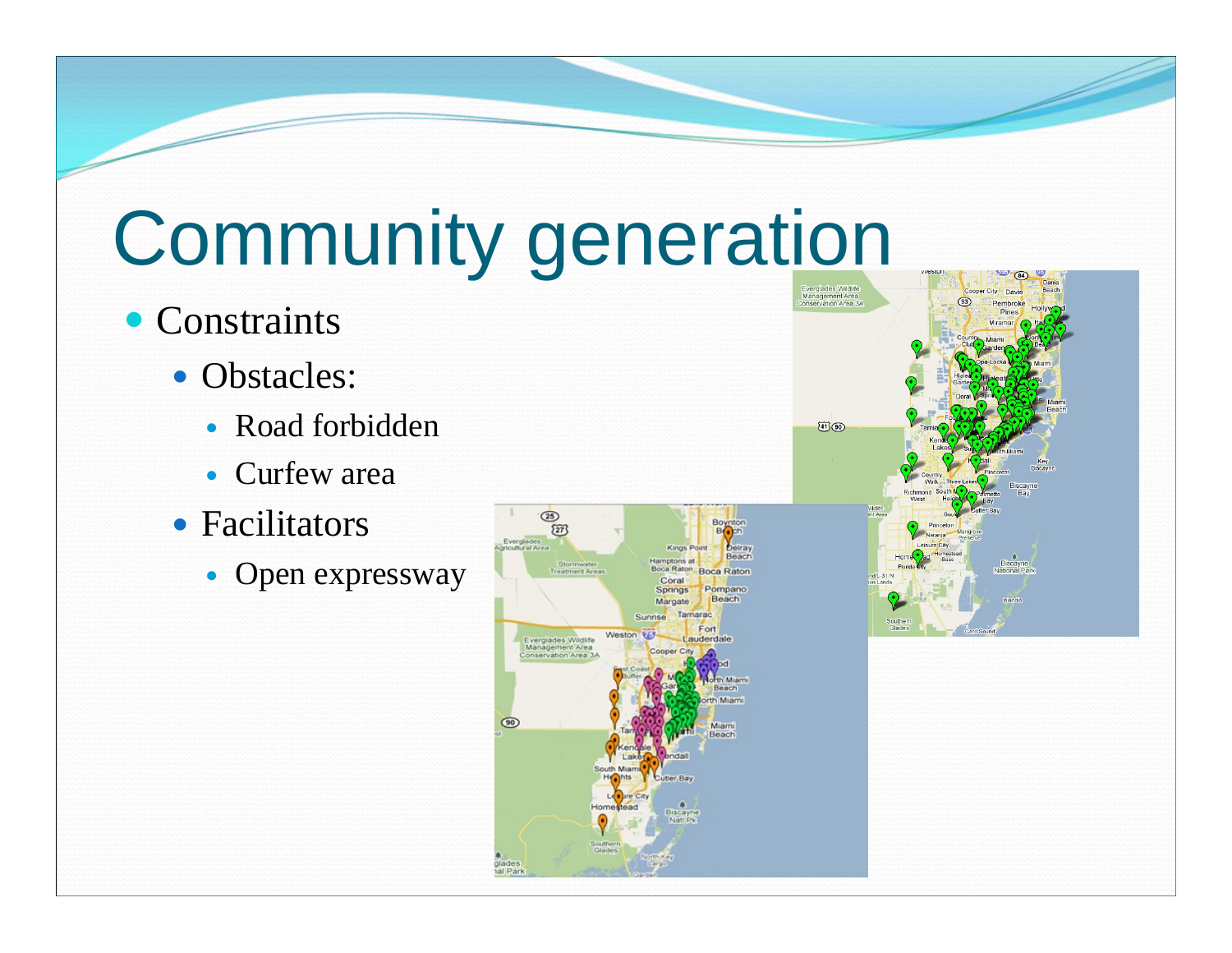### System Exercises

#### Exercises for disaster recovery simulation

| <b>Date</b> | <b>Description of the Exercise</b>                                                                                                                                                                                                                                                                  |
|-------------|-----------------------------------------------------------------------------------------------------------------------------------------------------------------------------------------------------------------------------------------------------------------------------------------------------|
| Jun/01/2009 | In Florida Dept. of Emergency Management's<br>Statewide Hurricane Exercises, BCIN was<br>utilized in a scenario where Miami-Dade<br><b>County Emergency Management Business</b><br>Recovery Desk facilitated the logistics to<br>deploy portable ATMs at Shelters and PODs<br>in Miami-Dade County. |
| Jun/29/2009 | In Miami-Dade UASI exercise, BCIN was the<br>tool responsible for communicate and<br>collaborating with several companies that<br>participated in the event as observers.                                                                                                                           |
| Aug/20/2009 | In a full scale company training of BCIN<br>where about 30 companies participated,<br>companies were given injects to provide<br>information to resolve different information<br>requests.                                                                                                          |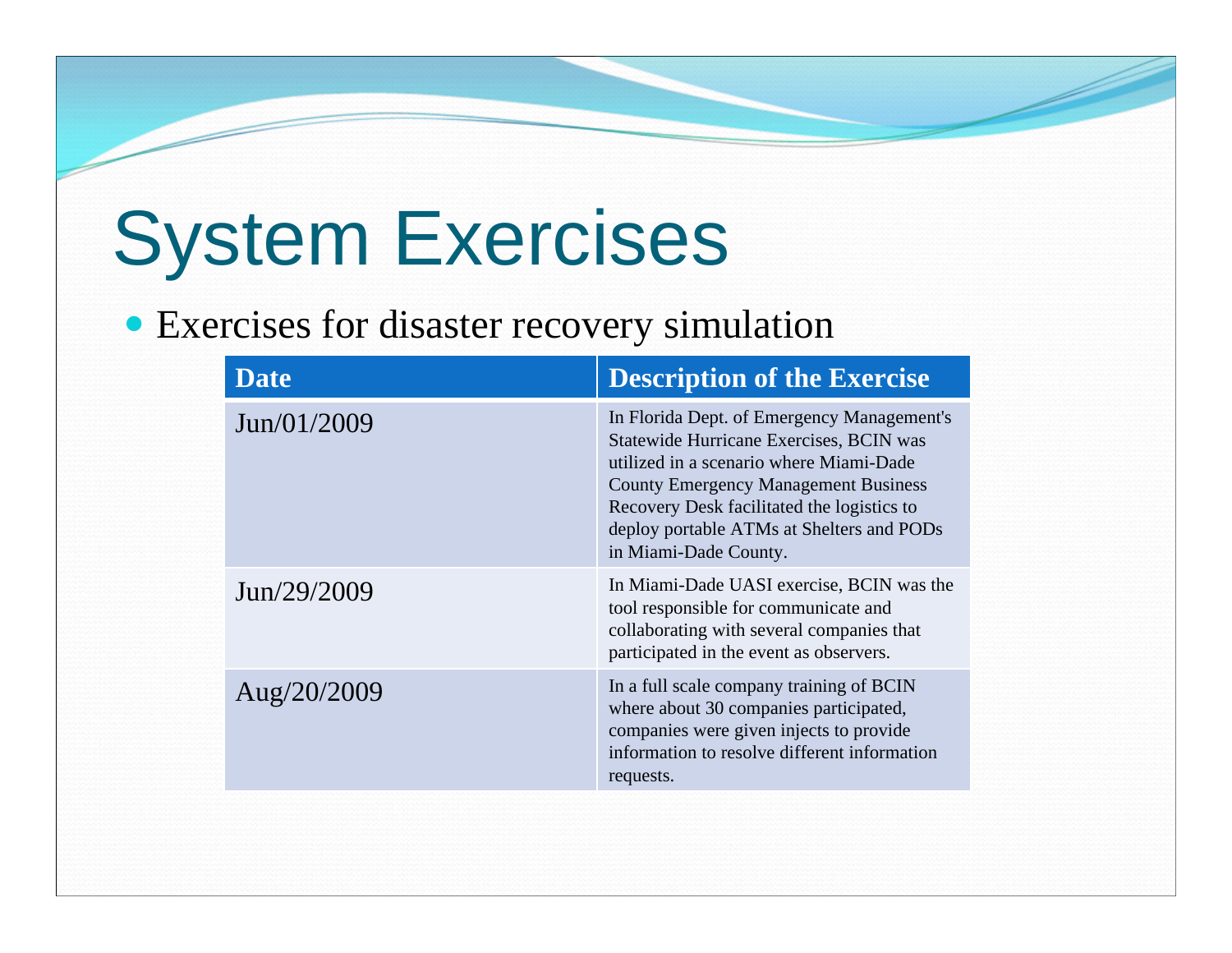### Miami-Dade EM Training Exercise Aug' 2009

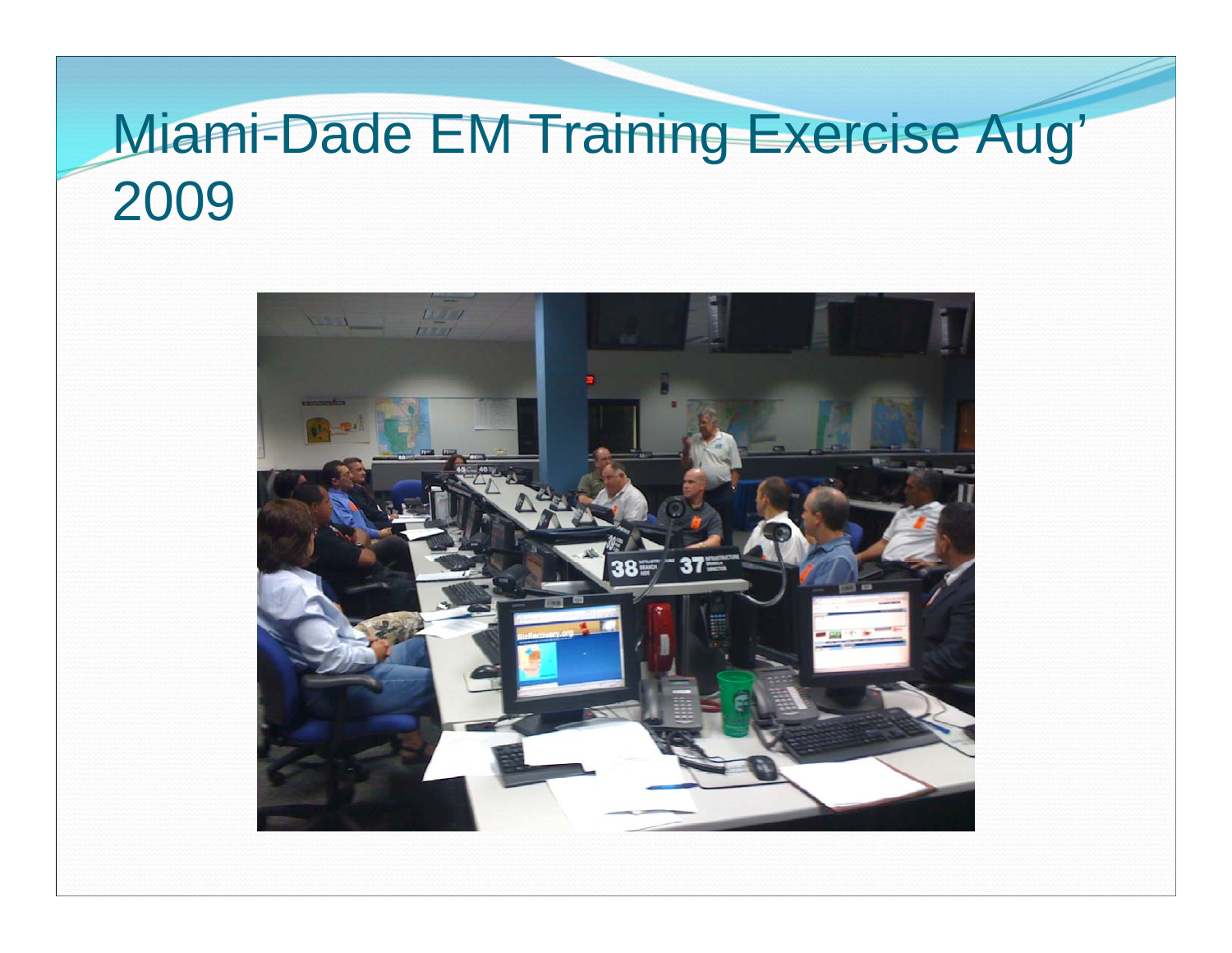### Acknowledgements

• This work is supported by NSF grant HRD-0833093 and DHS grant 2009-ST-062-000016. We thank Jason Allen and Mark Oleson for their work in the system development and testing.